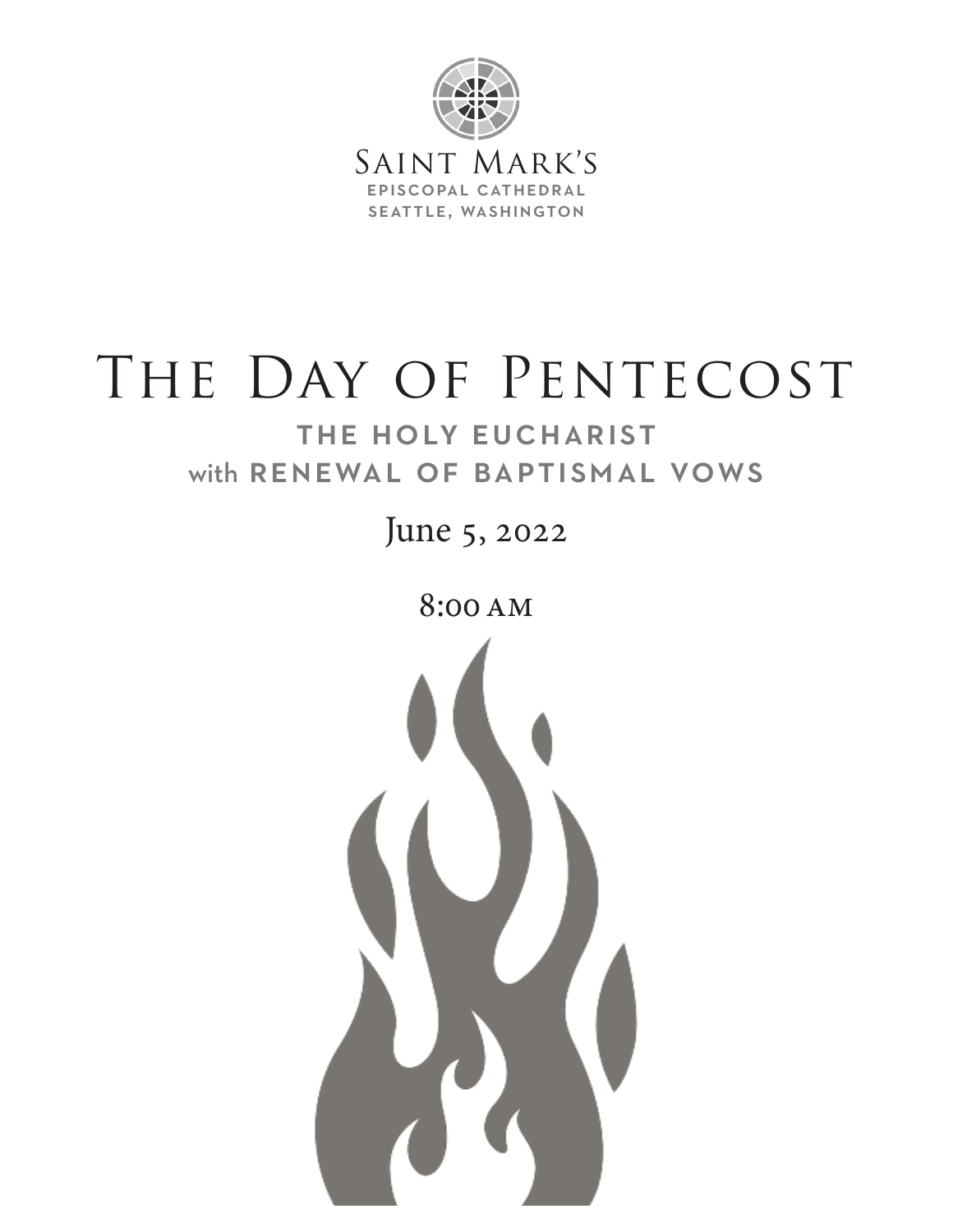*Saint Mark's Cathedral acknowledges that we gather on the traditional land of the first people of Seattle, the Duwamish People, who are still here, and we honor with gratitude the land itself and the life of the Duwamish Tribe.*

*Welcome to Saint Mark's Cathedral. Wherever you are on your spiritual journey, you are welcome here!*

*Please note that masks are currently required for all. Masks are available if needed by the entrance.*

*If you are new to Saint Mark's and would like to learn more, please consider completing a newcomer form found in the pew rack, visit*  saintmarks.org/newcomers *or simply contact one of the clergy. Grace and peace to you!*

### **PRELUDE** *Komm, Heiliger Geist Herre Gott, BuxWV 200* Dietrich Buxtehude (1637–1707) (Come, Holy Spirit, Lord God)

### **land acknowledgment**

### THE ENTRANCE RITE

*All stand, as able.*

**hymn 225** *Hail thee, festival day! ◆ The Hymnal 1982* tune: *Kingsfold* tune: *Kingsfold* 

*Presider* Alleluia. Christ is risen. *Assembly* **The Lord is risen indeed. Alleluia.**

### **collect for purity**

A LMIGHTY GOD, to you all hearts are open, all desires known, and from you no secrets are hid: Cleanse the thoughts of our hearts by the inspiration of your Holy Spirit, that we may perfectly love you, and worthily magnify your holy Name; through Christ our Lord. *Presider* A LMIGHTY GOD, to you all hearts are open, all desires known, and from you no secrets

*All* **Amen.**

**gloria Glory to God in the highest, and peace to his people on earth. Lord God, heavenly King, almighty God and Father, we worship you, we give you thanks, we praise you for your glory. Lord Jesus Christ, only Son of the Father, Lord God, Lamb of God, you take away the sin of the world: have mercy on us; you are seated at the right hand of the Father: receive our prayer. For you alone are the Holy One, you alone are the Lord, you alone are the Most High, Jesus Christ, with the Holy Spirit, in the glory of God the Father. Amen.**

#### **collect of the day** *Day of Pentecost: Whitsunday The Book of Common Prayer,* p. 227

*Presider* The Lord be with you.

### *Assembly* **And also with you.**

*Presider* Let us pray.

O God, who on this day taught the hearts of your faithful people by sending to them the light of your Holy Spirit: Grant us by the same Spirit to have a right judgment in all things, and evermore to rejoice in his holy comfort; through Jesus Christ your Son our Lord, who lives and reigns with you, in the unity of the Holy Spirit, one God, for ever and ever.

### *All* **Amen.**

*Please be seated.*

**opening acclamation** *The Book of Common Prayer,* p. 355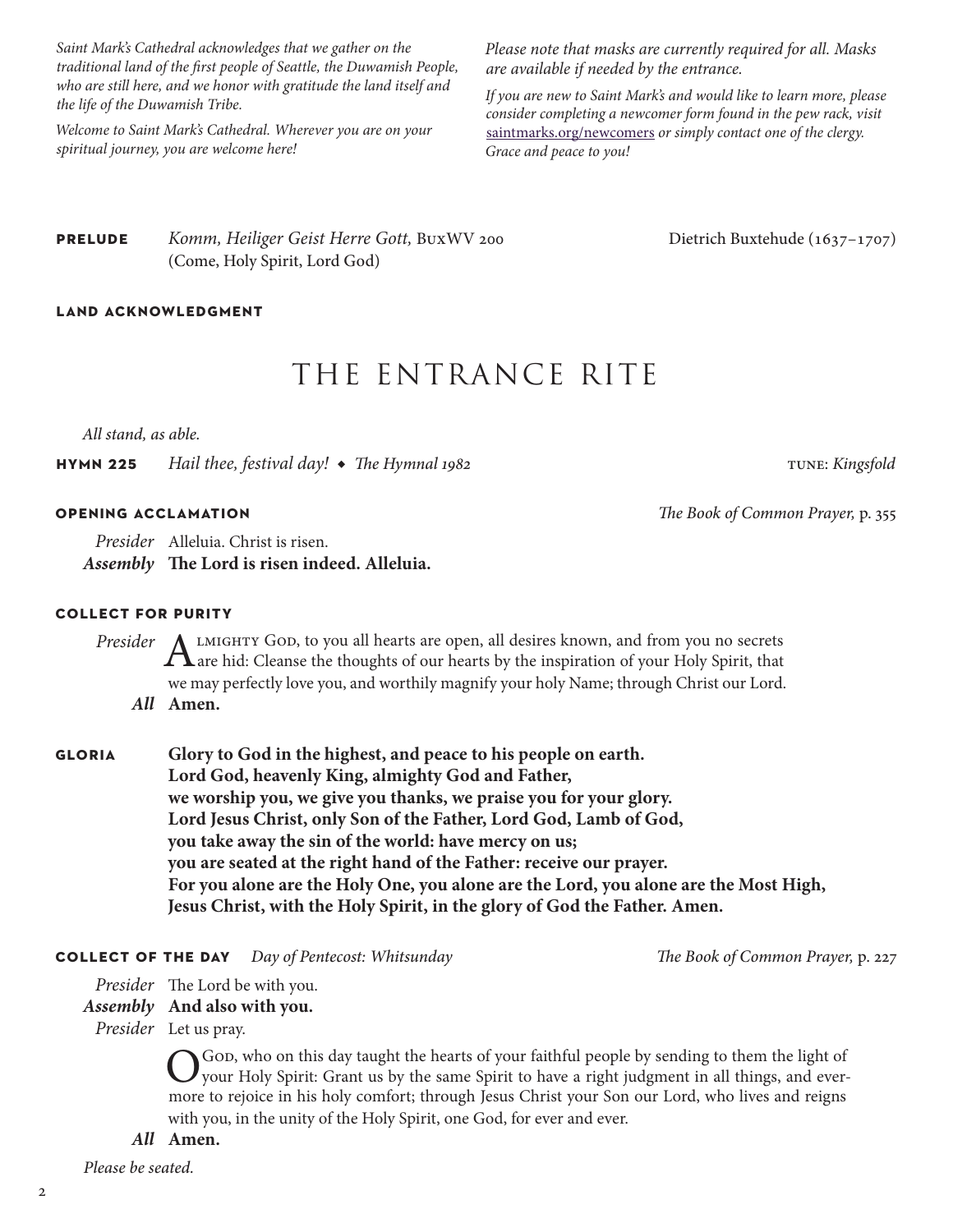### THE LITURGY OF THE WORD

### **reading** *Acts 16:9–15*

WHEN the day of Pentecost had come, the disciples were all together in one place. And suddenly from heaven there came a sound like the rush of a violent wind, and it filled the entire house where they were sitting. Divided tongues, as of fire, appeared among them, and a tongue rested on each of them. All of them were filled with the Holy Spirit and began to speak in other languages, as the Spirit gave them ability.

Now there were devout Jews from every nation under heaven living in Jerusalem. And at this sound the crowd gathered and was bewildered, because each one heard them speaking in the native language of each. Amazed and astonished, they asked, "Are not all these who are speaking Galileans? And how is it that we hear, each of us, in our own native language? Parthians, Medes, Elamites, and residents of Mesopotamia, Judea and Cappadocia, Pontus and Asia, Phrygia and Pamphylia, Egypt and the parts of Libya belonging to Cyrene, and visitors from Rome, both Jews and proselytes, Cretans and Arabs—in our own languages we hear them speaking about God's deeds of power." All were amazed and perplexed, saying to one another, "What does this mean?" But others sneered and said, "They are filled with new wine."

But Peter, standing with the eleven, raised his voice and addressed them, "Men of Judea and all who live in Jerusalem, let this be known to you, and listen to what I say. Indeed, these are not drunk, as you suppose, for it is only nine o'clock in the morning. No, this is what was spoken through the prophet Joel:

'In the last days it will be, God declares,

that I will pour out my Spirit upon all flesh, and your sons and your daughters shall prophesy,

and your young men shall see visions, and your old men shall dream dreams.

Even upon my slaves, both men and women, in those days I will pour out my Spirit; and they shall prophesy.

And I will show portents in the heaven above and signs on the earth below, blood, and fire, and smoky mist.

The sun shall be turned to darkness and the moon to blood, before the coming of the Lord's great and glorious day.

Then everyone who calls on the name of the Lord shall be saved."

*Reader* Hear what the Spirit is saying to God's people.

*Assembly* **Thanks be to God.**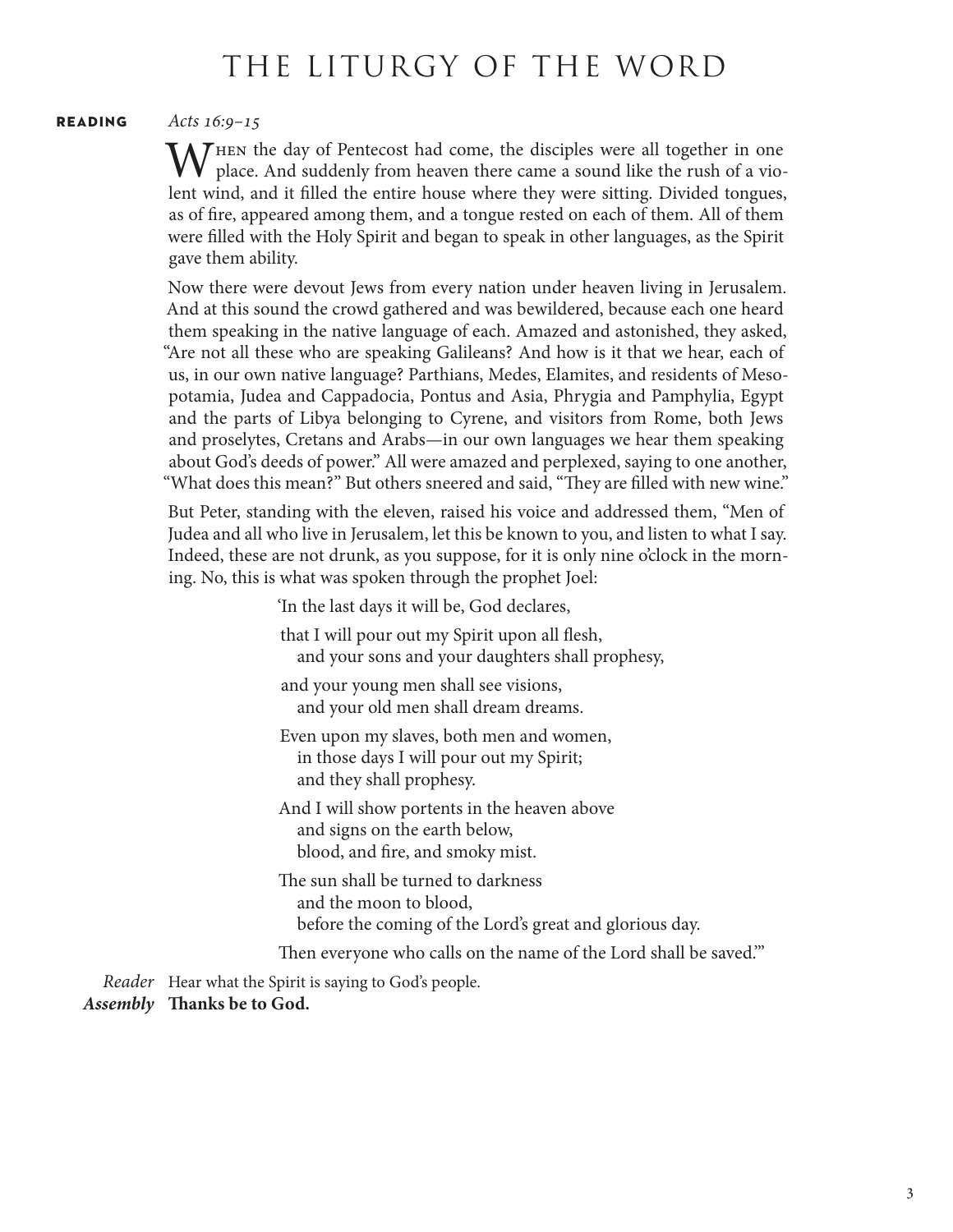### **psalm** *Psalm 104:25-35, 37* ◆ *read by all in unison*

*Benedic, anima mea*

LORD, how manifold are your works!  $*$ in wisdom you have made them all; the earth is full of your creatures.

Yonder is the great and wide sea with its living things too many to number, \* creatures both small and great.

There move the ships, and there is that Leviathan, \* which you have made for the sport of it.

All of them look to you \* to give them their food in due season.

You give it to them; they gather it; \* you open your hand, and they are filled with good things. You hide your face, and they are terrified;  $*$  you take away their breath, and they die and return to their dust.

You send forth your Spirit, and they are created; \* and so you renew the face of the earth.

May the glory of the LORD endure for ever;  $*$ may the LORD rejoice in all his works.

He looks at the earth and it trembles; \* he touches the mountains and they smoke.

I will sing to the LORD as long as I live;  $*$ I will praise my God while I have my being.

May these words of mine please him; \* I will rejoice in the LORD.

Bless the LORD, O my soul.  $*$ Hallelujah! ◆

### **reading** *Romans 8:14-17*

ALL who are led by the Spirit of God are children of God. For you did not receive<br>a spirit of slavery to fall back into fear, but you have received a spirit of adoption. When we cry, "Abba! Father!" it is that very Spirit bearing witness with our spirit that we are children of God, and if children, then heirs, heirs of God and joint heirs with Christ—if, in fact, we suffer with him so that we may also be glorified with him.

*Reader* Hear what the Spirit is saying to God's people.

*Assembly* **Thanks be to God.**

*All rise as able.*

### **the holy gospel** *John 14:8-17, 25-27*

*Presider* The Holy Gospel of our Lord Jesus Christ according to John.

*Assembly* **Glory to you, Lord Christ.**

PHILIP said to Jesus, "Lord, show us the Father, and we will be satisfied." Jesus said<br>to him, "Have I been with you all this time, Philip, and you still do not know me?<br>When we have seen we have seen the Father H. Whoever has seen me has seen the Father. How can you say, 'Show us the Father'? Do you not believe that I am in the Father and the Father is in me? The words that I say to you I do not speak on my own; but the Father who dwells in me does his works. Believe me that I am in the Father and the Father is in me; but if you do not, then believe me because of the works themselves. Very truly, I tell you, the one who believes in me will also do the works that I do and, in fact, will do greater works than these, because I am going to the Father. I will do whatever you ask in my name, so that the Father may be glorified in the Son. If in my name you ask me for anything, I will do it.

"If you love me, you will keep my commandments. And I will ask the Father, and he will give you another Advocate, to be with you forever. This is the Spirit of truth, whom the world cannot receive, because it neither sees him nor knows him. You know him, because he abides with you, and he will be in you."

"I have said these things to you while I am still with you. But the Advocate, the Holy Spirit, whom the Father will send in my name, will teach you everything, and remind you of all that I have said to you. Peace I leave with you; my peace I give to you. I do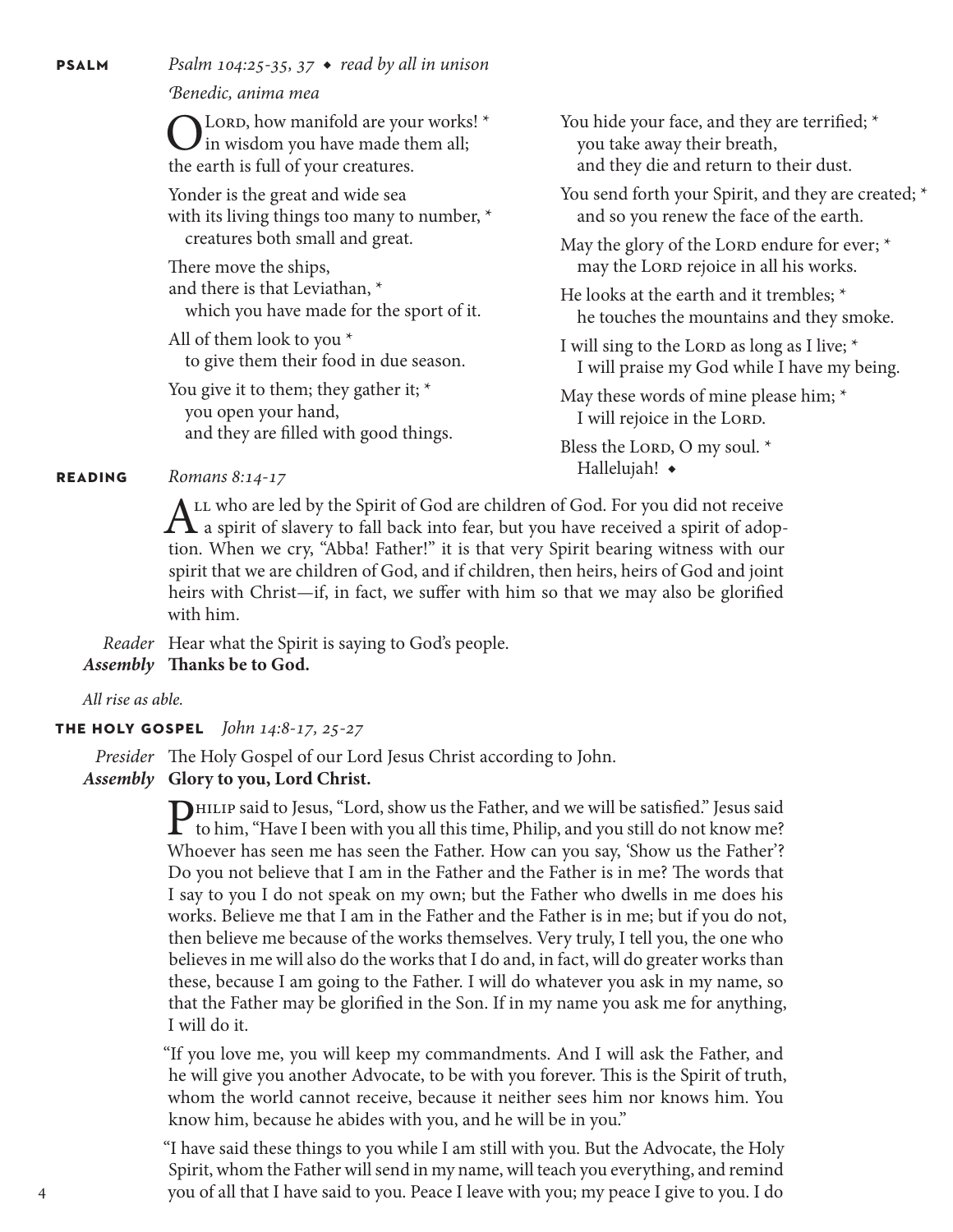not give to you as the world gives. Do not let your hearts be troubled, and do not let them be afraid."

*Presider* The Gospel of the Lord.

*Assembly* **Praise to you, Lord Christ.**

**homily** The Very Reverend Steven L. Thomason

# RENEWAL OF BAPTISMAL VOWS

### *All stand, as able.*

*Presider* Dear People of God: Our Lord Jesus Christ sealed the Paschal Mystery of his death and resurrection by his gift of the Holy Spirit on the Day of Pentecost. That same Spirit continues to give new birth to God's people through the waters of Baptism. Let us therefore, on this Fiftieth Day of Easter, join in renewing our baptismal covenant, by which we have committed ourselves to new life in the Risen Christ through the power of the Spirit.

*The Presider processes to the Baptismal Font.*

| Assembly I do. | Presider Do you reaffirm your renunciation of evil and renew your commitment to Jesus Christ?                                                                                                                                                                                                                                                                                                                                                                                         |
|----------------|---------------------------------------------------------------------------------------------------------------------------------------------------------------------------------------------------------------------------------------------------------------------------------------------------------------------------------------------------------------------------------------------------------------------------------------------------------------------------------------|
|                | Presider Do you believe in God the Father?<br>Assembly I believe in God, the Father almighty, creator of heaven and earth.                                                                                                                                                                                                                                                                                                                                                            |
|                | Presider Do you believe in Jesus Christ, the Son of God?<br>Assembly I believe in Jesus Christ, his only Son, our Lord.<br>He was conceived by the power of the Holy Spirit and born of the Virgin Mary.<br>He suffered under Pontius Pilate, was crucified, died, and was buried.<br>He descended to the dead.<br>On the third day he rose again.<br>He ascended into heaven, and is seated at the right hand of the Father.<br>He will come again to judge the living and the dead. |
|                | Presider Do you believe in God the Holy Spirit?<br>Assembly I believe in the Holy Spirit, the holy catholic Church,<br>the communion of saints, the forgiveness of sins,<br>the resurrection of the body, and the life everlasting.                                                                                                                                                                                                                                                   |
|                | Presider Will you continue in the apostles' teaching and fellowship, in the breaking of bread,<br>and in the prayers?<br>Assembly I will, with God's help.                                                                                                                                                                                                                                                                                                                            |
|                | Presider Will you persevere in resisting evil, and, whenever you fall into sin, repent and return to the Lord?<br>Assembly I will, with God's help.                                                                                                                                                                                                                                                                                                                                   |
|                | Presider Will you proclaim by word and example the Good News of God in Christ?<br>Assembly I will, with God's help.                                                                                                                                                                                                                                                                                                                                                                   |
|                | Presider Will you seek and serve Christ in all persons, loving your neighbor as yourself?<br>Assembly I will, with God's help.                                                                                                                                                                                                                                                                                                                                                        |
|                | Presider Will you strive for justice and peace among all people, and respect the dignity of every human being?<br>Assembly I will, with God's help.                                                                                                                                                                                                                                                                                                                                   |
|                | Presider May Almighty God, the Father of our Lord Jesus Christ, who has given us a new birth by water<br>and the Holy Spirit, and bestowed upon us the forgiveness of sins, keep us in eternal life by his<br>grace, in Christ Jesus our Lord.<br>All Amen.                                                                                                                                                                                                                           |

### **baptismal sprinkling**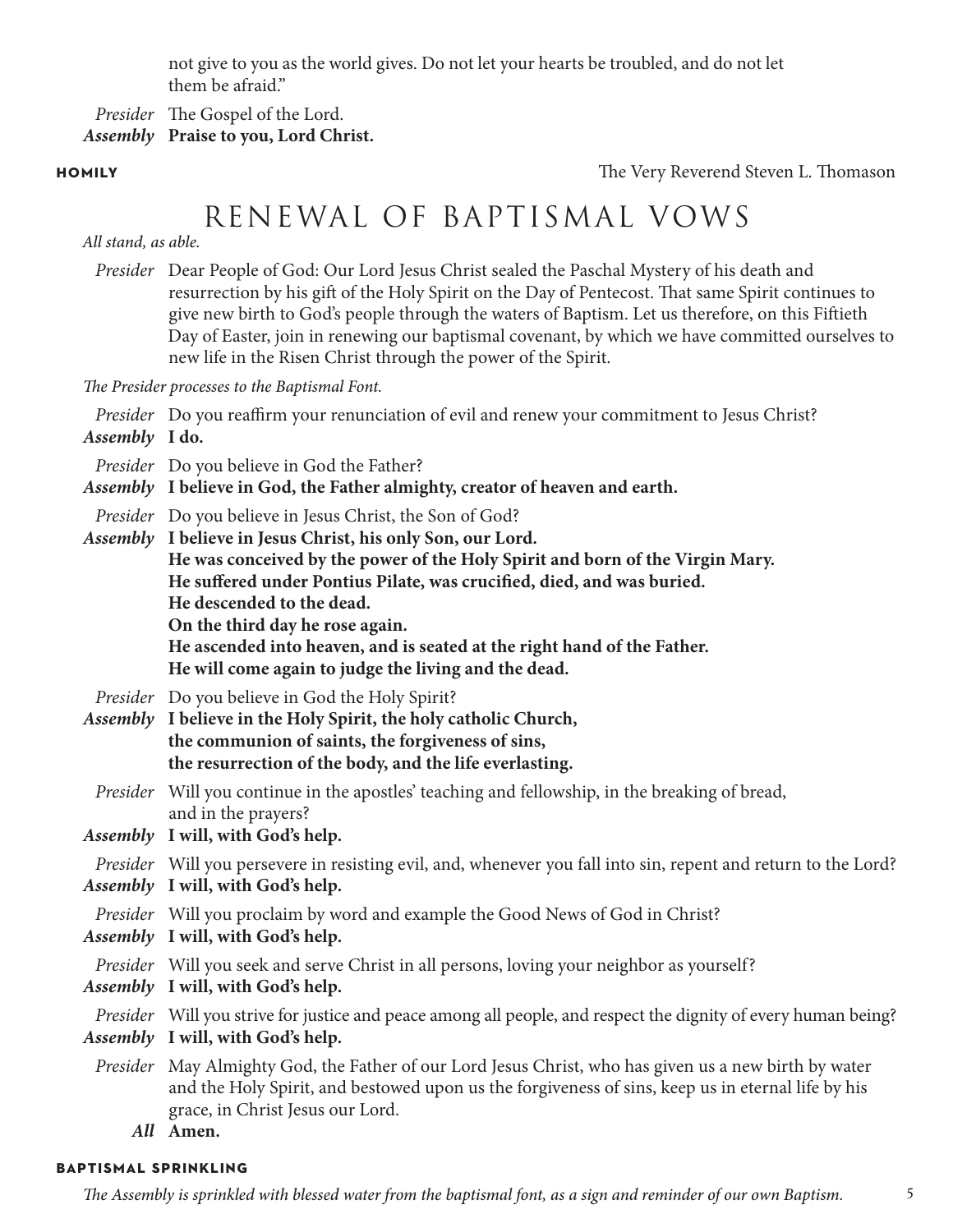### **prayers of the people** *After each petition:*

*Intercessor* Risen Lord, *Assembly* **hear our prayer.**

*The Presider concludes the prayers with a collect. All respond:* **Amen.**

### **the peace**

*Presider* The peace of the Lord be always with you.

*Assembly* **And also with you.**

*All greet one another in the name of the Lord.*

## THE LITURGY OF THE TABLE

#### **offertory**

*An offering of money is received. All worshipping in person are invited to place their offering in the plates as they are passed through through the rows.* 

*For electronic giving options, visit* saintmarks.org/give, *or use the Venmo mobile app*  (*@SaintMarksCathedralSeattle, or scan the code at right*)*, or visit this link on your mobile device:* https://venmo.com/saintmarkscathedralseattle*. If Venmo asks you for a four-digit code, enter 2076.*



**the great thanksgiving** *Eucharistic Prayer B The Book of Common Prayer,* p. 367

*Presider* The Lord be with you.

*Assembly* **And also with you.** 

*Presider* Lift up your hearts.

*Assembly* **We lift them to the Lord.** 

*Presider* Let us give thanks to the Lord our God.

*Assembly* **It is right to give God thanks and praise.**

*Presider* It is right, and a good and joyful thing, always and everywhere to give thanks to you, Father Almighty, Creator of heaven and earth. But chiefly are we bound to praise you for the glorious resurrection of your Son Jesus Christ our Lord; for he is the true Paschal Lamb, who was sacrificed for us, and has taken away the sin of the world. By his death he has destroyed death, and by his rising to life again he has won for us everlasting life. Therefore we praise you, joining our voices with Angels and Archangels and with all the company of heaven, who for ever sing this hymn to proclaim the glory of your Name:

*All* **Holy, holy, holy Lord, God of power and might, heaven and earth are full of your glory. Hosanna in the highest. Blessed is the one who comes in the name of the Lord. Hosanna in the highest.**

*Presider* We give thanks to you, O God, for the goodness and love which you have made known to us in creation; in the calling of Israel to be your people; in your Word spoken through the prophets; and above all in the Word made flesh, Jesus, your Son. For in these last days you sent him to be incarnate from the Virgin Mary, to be the Savior and Redeemer of the world. In him you have delivered us from evil, and made us worthy to stand before you. In him, you have brought us out of error into truth, out of sin into righteousness, out of death into life.

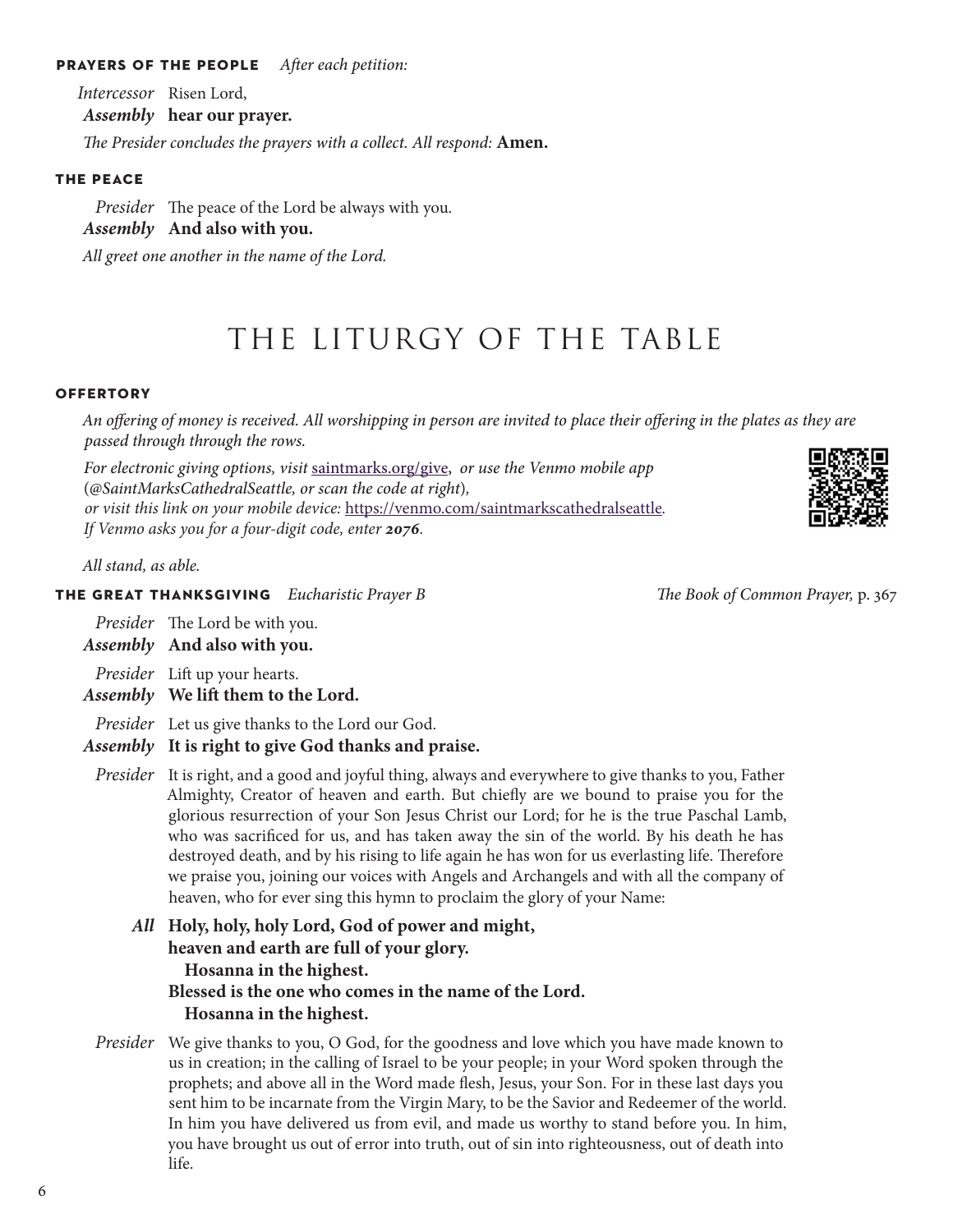On the night before he died for us, our Lord Jesus Christ took bread; and when he had given thanks to you, he broke it, and gave it to his disciples, and said, "Take, eat: This is my Body, which is given for you. Do this for the remembrance of me." After Supper he took the cup of wine; and when he had given thanks, he gave it to them, and said, "Drink this all of you: This is my Blood of the new Covenant, which is shed for you and for many for the forgiveness of sins. Whenever you drink it, do this for the remembrance of me."

Therefore, according to his command, O Father,

### *All* **We remember his death, We proclaim his resurrection, We await his coming in glory;**

*Presider* And we offer our sacrifice of praise and thanksgiving to you, O Lord of all; presenting to you, from your creation, this bread and this wine. We pray you, gracious God, to send your Holy Spirit upon these gifts that they may be the Sacrament of the Body of Christ and his Blood of the new Covenant. Unite us to your Son in his sacrifice, that we may be acceptable through him, being sanctified by the Holy Spirit. In the fullness of time, put all things in subjection under your Christ, and bring us to that heavenly country where, with Mary, Mark, and all your saints, we may enter the everlasting heritage of your sons and daughters; through Jesus Christ our Lord, the firstborn of all creation, the head of the Church, and the author of our salvation.

> By him, and with him, and in him, in the unity of the Holy Spirit all honor and glory is yours, Almighty Father, now and for ever.

*All* **AMEN.**

### **the lord's prayer**

*All* **Our Father in heaven, hallowed be your Name, your kingdom come, your will be done, on earth as in heaven. Give us today our daily bread. Forgive us our sins as we forgive those who sin against us. Save us from the time of trial, and deliver us from evil. For the kingdom, the power, and the glory are yours, now and for ever. Amen.**

### **the breaking of the bread**

*Presider* Alleluia. Christ our passover is sacrificed for us. *Assembly* **Therefore let us keep the feast. Alleluia.**

### **invitation to communion**

*Presider* The Gifts of God for the People of God.

*All seeking God are welcome at Christ's Table.*

*If you need communion brought to your seat, please let any of the liturgical ministers know. Rice wafers for those who do not eat wheat are available; simply ask for one at the time of communion.*

- ◆ *You are welcome to stand or kneel to receive communion.*
- ◆ *Hold out your hand to receive the bread and then eat. Guide the chalice of wine to your mouth and then drink.*
- ◆ *Intinction (dipping the bread in the wine) is not available at this time.*
- ◆ *To receive a blessing instead of the bread or wine, simply cross your arms over your chest.*